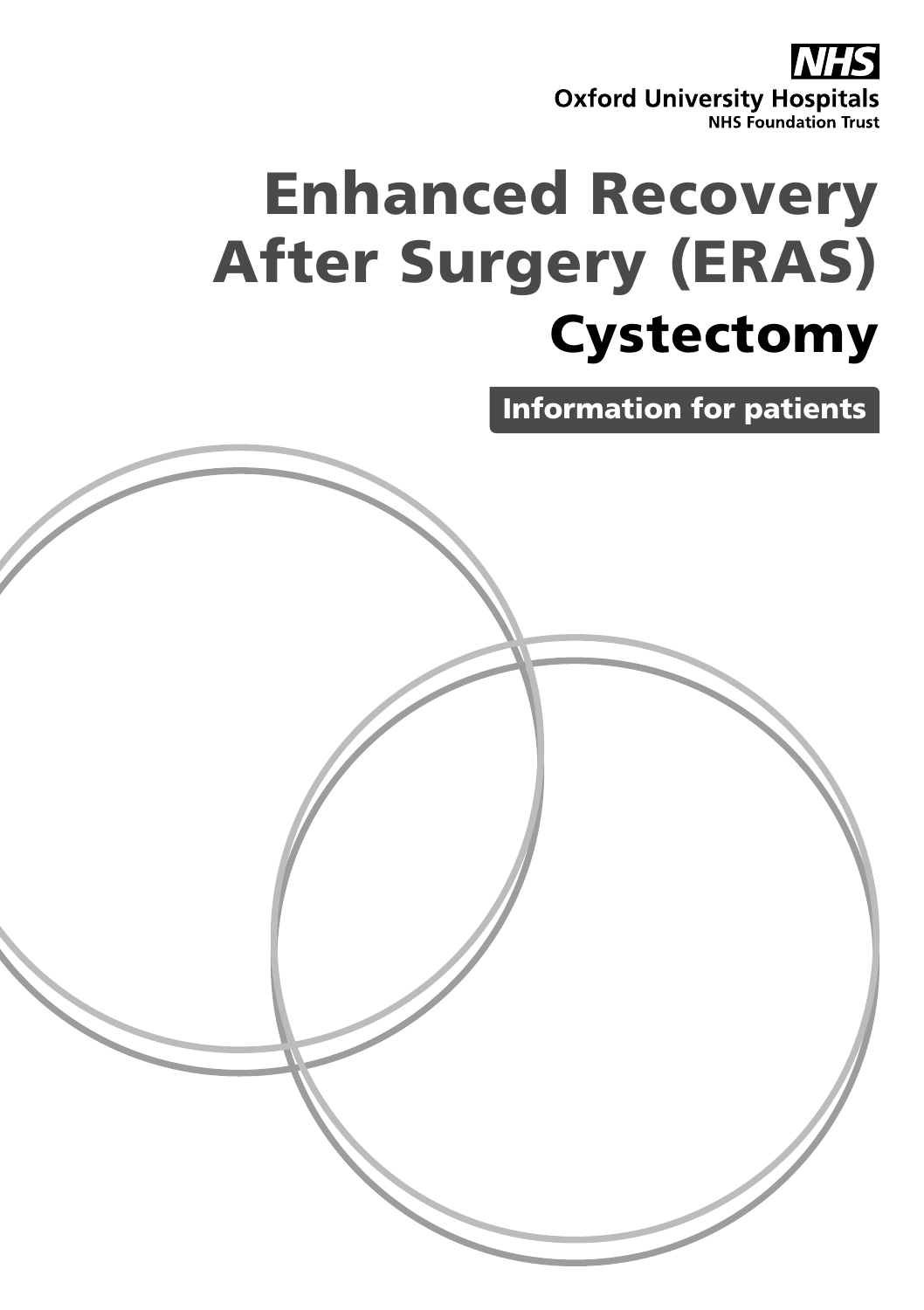## What is Enhanced Recovery?

Enhanced Recovery is a new way of improving the experience and wellbeing of people who need major surgery. It will help you to recover sooner, so that life can return to normal as quickly as possible. The programme focuses on making sure you are actively involved in your recovery.

There are four main stages:

- planning and preparation before admission (including improving your nutrition and physical fitness before surgery)
- reducing the physical stress of the operation
- a structured approach to the pre-operative (before surgery), intra-operative (during surgery) and post-operative (after surgery) management, including pain relief and early nutrition
- early mobilisation (getting you moving as soon as possible).

Research has shown that taking carbohydrate drinks up to two hours before surgery, as part of an Enhanced Recovery programme, can reduce the stress of the operation on your body.We may give you some carbohydrate drinks to take in the hours before your surgery.

We will also give you an early mobilisation plan. The purpose of this plan is to get you moving as soon as possible and would involve getting you out of bed the day after your surgery and assisting you to walk increasing distances on the ward every day until you are discharged home. If you have problems walking, we will develop a personalised, realistic mobility plan with you during your recovery.

The Enhanced Recovery programme is a guideline for all the professionals involved in looking after you (the multidisciplinary care team). The programme may not be suitable for everyone. If this is the case for you, the team looking after you can make changes, making sure the care you receive is not only of the highest quality, but is also designed around your specific needs.

We will give you a patient diary to record your thoughts and feelings and to note down your progress during your time in hospital after your operation. Whilst we hope you will complete this, it will not affect your care if you choose not to.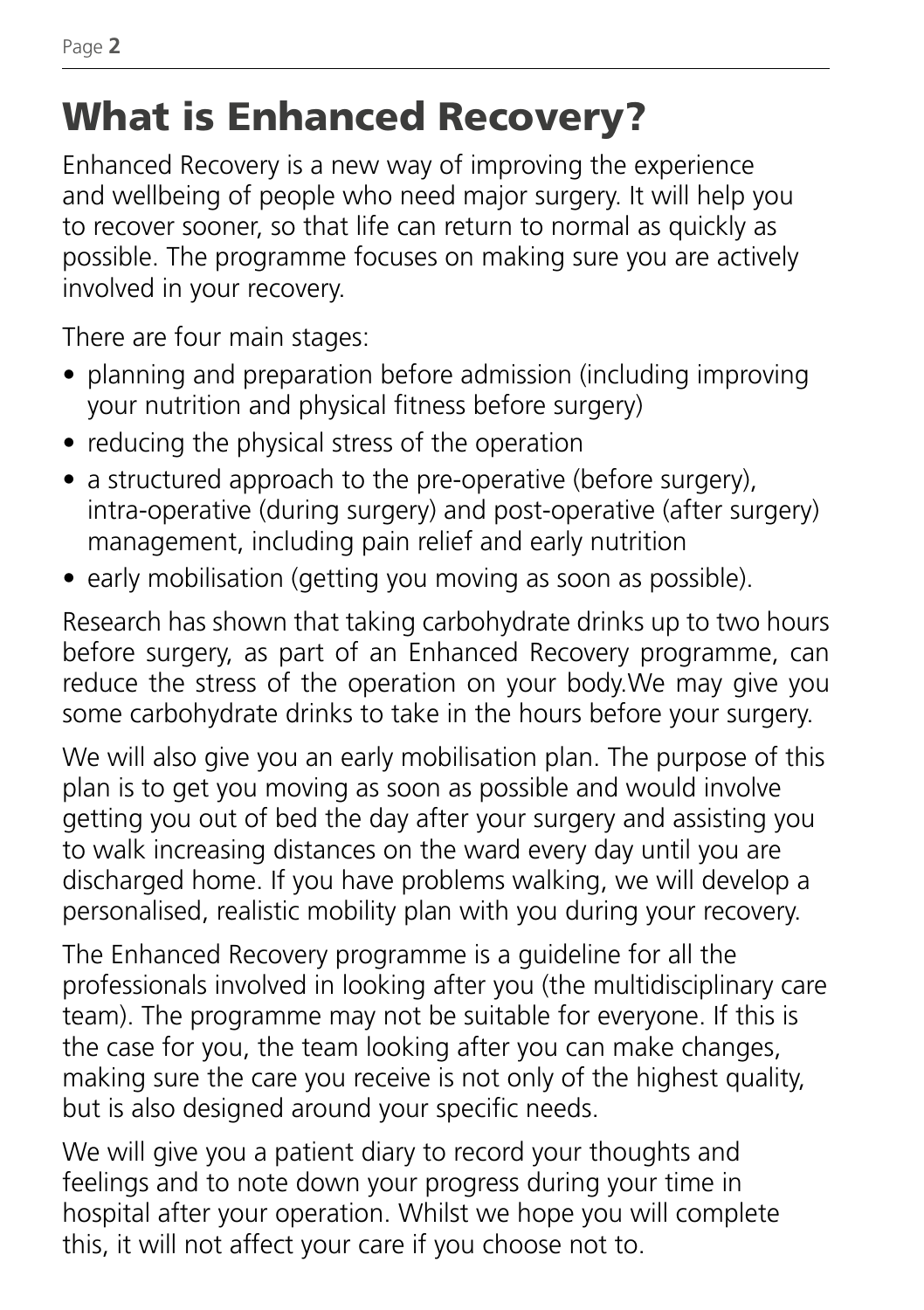## What to expect

#### Planning and preparation before admission

You will be seen in an outpatient clinic to discuss what is planned for your surgery. You will have the operation explained to you, including the risks and benefits, and you will have the opportunity to sign a consent form.

You will have an appointment to go to the Pre-operative Assessment Clinic before the date of your surgery. This is to make sure you are fit for an anaesthetic and surgery.

You will see a nurse, who will check your general health and do tests such as blood tests. You may see an anaesthetist, to discuss the anaesthetic you will have for the operation. They will also talk with you about the pain relief you will need after the operation. You will have the opportunity to ask any questions you may have.

Please bring along a list of your regular medications (it may be easier to bring your repeat prescription with you).

We will use the information we gather to plan your care in hospital and to deal with any problems at an early stage.

On the day of your surgery, you will come into hospital as a

Theatre Direct Admission (TDA). This means you will be transferred to a bed on the relevant ward after your surgery.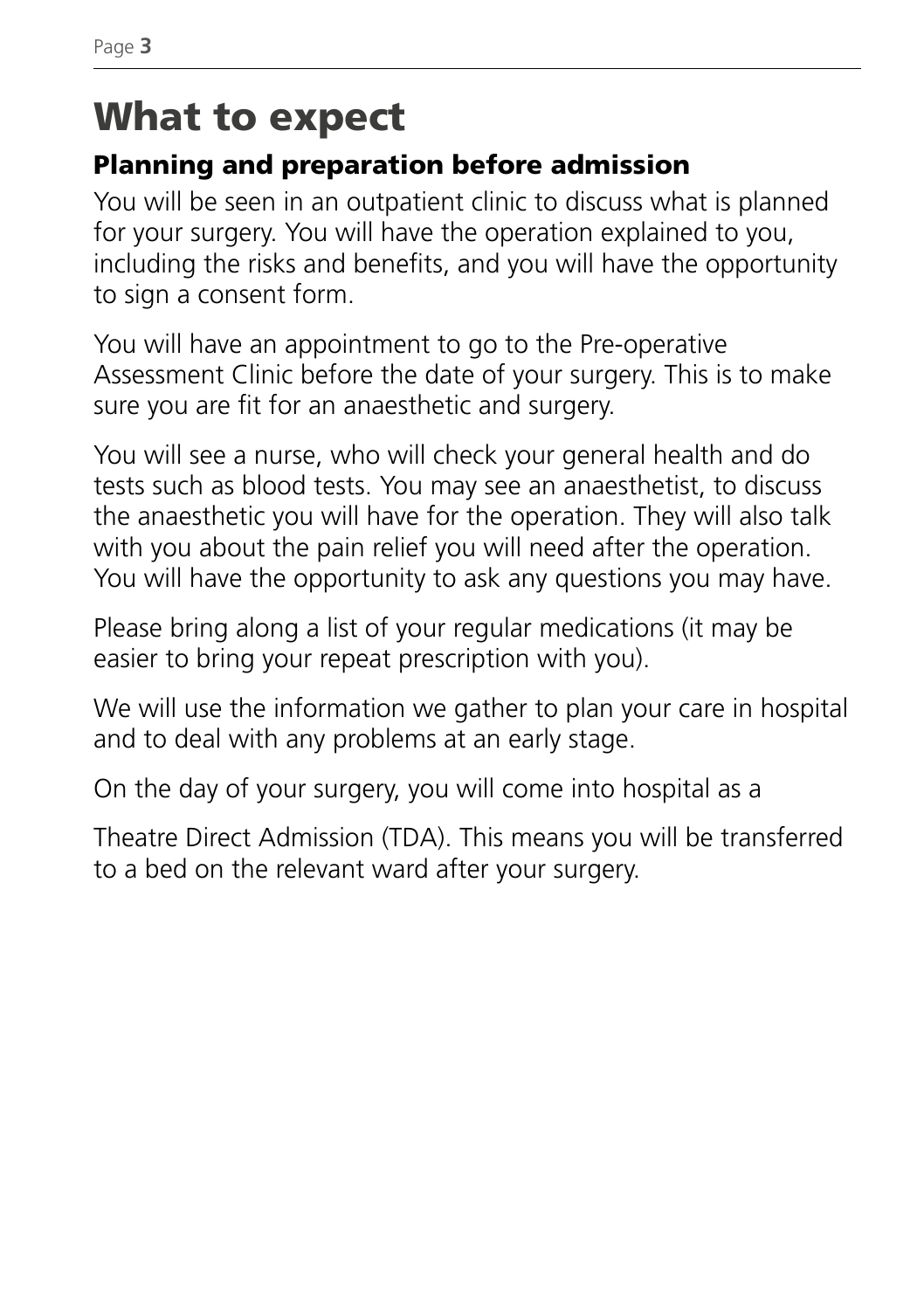#### Here for Health – Health Improvement Advice Centre

Oxford University Hospital health improvement advice centre, offering a range of tailored support for healthy living and wellbeing, including giving up smoking, reducing alcohol consumption, becoming more active and weight management. Please ask your surgical team about a referral, or drop in for advice at the centre in Blue Outpatients on Level 2 of the John Radcliffe Hospital.

#### Tel: **01865 221 429**

(9.00am to 5.00pm, Monday to Friday) Email: **hereforhealth@ouh.nhs.uk** Website: **www.ouh.nhs.uk/HereforHealth**

### Stopping smoking

It cannot be emphasised enough that it is in your best interests to stop smoking as soon as possible before any major surgery. The longer you are smoke free before your operation the better.

Continuing to smoke before surgery can increase the risk of complications involving your heart, lungs and surgical wounds, all of which may result in you having a slower recovery and a longer stay in hospital.

There are several places where you can find information about stopping smoking:

### SmokefreeLife Oxfordshire Service

Tel: **0800 246 1072**

Website: **www.smokefreelifeoxfordshire.co.uk**

If you do not live in Oxfordshire, call the National Smoking Helpline number to find out where your nearest support is available.

### Tel: **0300 123 1044**

Website: **www.nhs.uk/smokefree** 

Contact **Here for Health** who can make the referral for you.

## Tel: **01865 221 429**

Email: **hereforhealth@ouh.nhs.uk**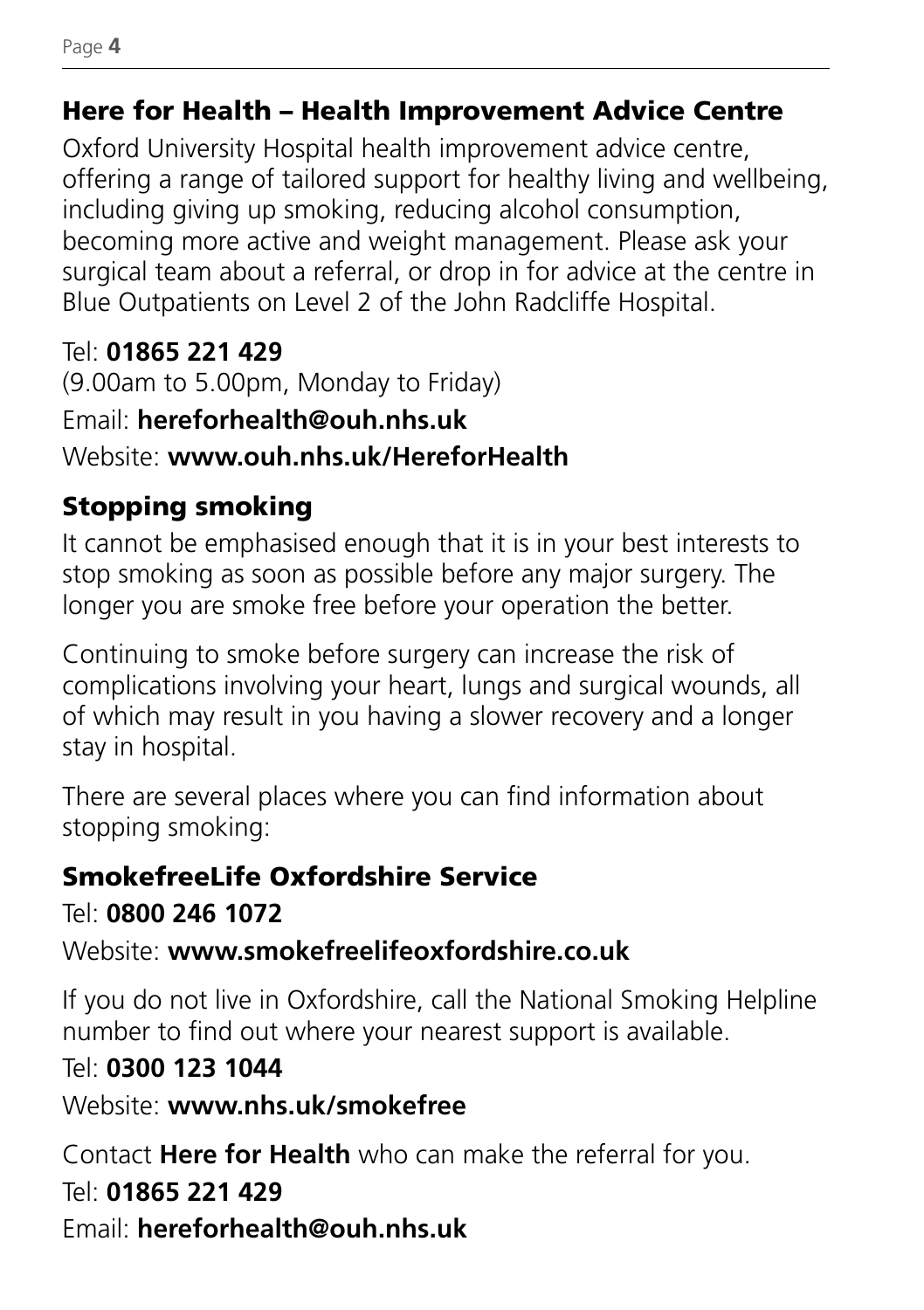Further information can be found in the following patient information booklets. These will be given to you at the Preoperative Assessment Clinic or can be found on our website:

#### **www.ouh.nhs.uk/patientinformation**

- Preparation for your operation and Theatre Direct Admission
- Preventing blood clots while in hospital

### Keeping active

To help you prepare physically for your operation and recovery, it is important to keep as active as you can and, where possible, increase your activity levels. The current recommendation is 150 minutes of 'moderate' intensity exercise a week, in at least 10 minute sessions. Improving your fitness could be achieved through simple changes to your routine, such as increasing the speed and frequency of walking.

#### Oral care

Research suggests that a build up of bacteria in your mouth can increase the risk of infection in your lungs following major surgery. Practicing good oral care can reduce this bacteria and help towards your recovery after surgery.

Before you come into hospital, we recommend that:

- you brush your teeth or dentures twice a day, using a fluoride toothpaste
- you rinse your mouth with an alcohol-free, antiseptic mouthwash 30 minutes after brushing
- you visit your dentist or dental hygienist as part of your routine check-up, to manage any existing dental health problems.

Bring your toothpaste, toothbrush and mouthwash with you when you come into hospital, to continue with your oral care after surgery. Continue with your oral care for four to six weeks after your discharge from hospital, as part of your recovery.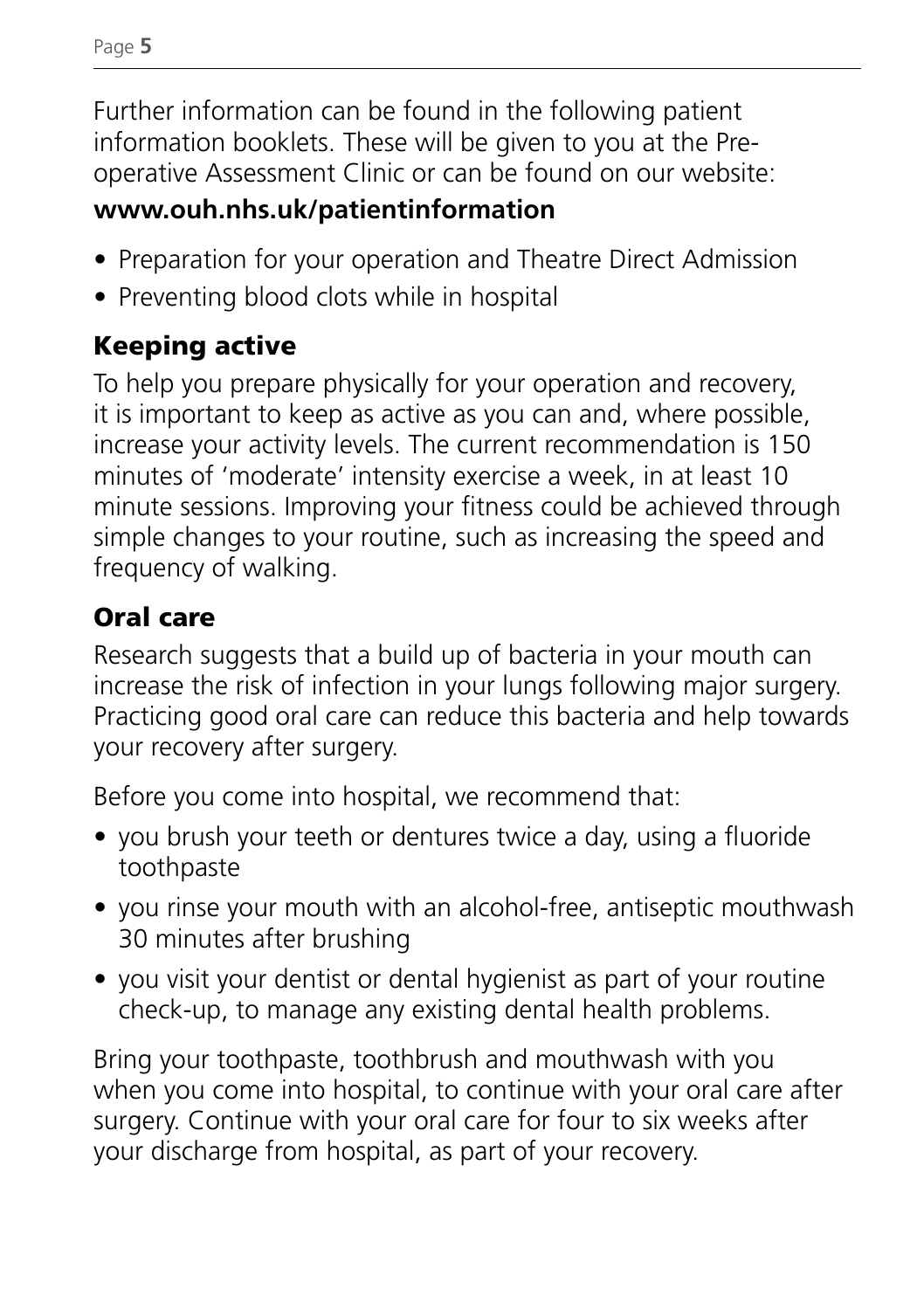#### Urostomy/Stoma care

A urostomy or stoma is a small opening in the skin of your abdomen (tummy), through which you can pass urine.

Before your operation, you will have an appointment to see the

Urology Specialist Nurse. They will put a mark on your abdomen to show where the stoma will be; please do not rub this mark off before your operation. They will also give you a stoma training pack to practice with at home. Please do use this pack, as the more stoma practice you get before your operation, the easier it will be to manage your stoma care afterwards.

### Neobladder

A neobladder (new bladder) is a replacement of your original bladder with a reservoir pouch created from a section of your bowel. This will collect urine, so you can pass it naturally.

If you are having a neobladder created as part of your surgery, **please eat only low fibre foods for 24 hours before your surgery, including the evening before your operation**. Avoid vegetables such as carrots or sweetcorn or other high fibre foods such as wholemeal bread, branflakes or brown pasta/rice.

High fibre foods can stay within the part of the bowel used to create the neobladder, which increases the risks of infection.

### Ureteric stents

There will be two ureteric stents (small plastic tubes) coming out of your stoma or directly from your abdomen (tummy). These drain urine from your kidneys, helping with healing after your operation.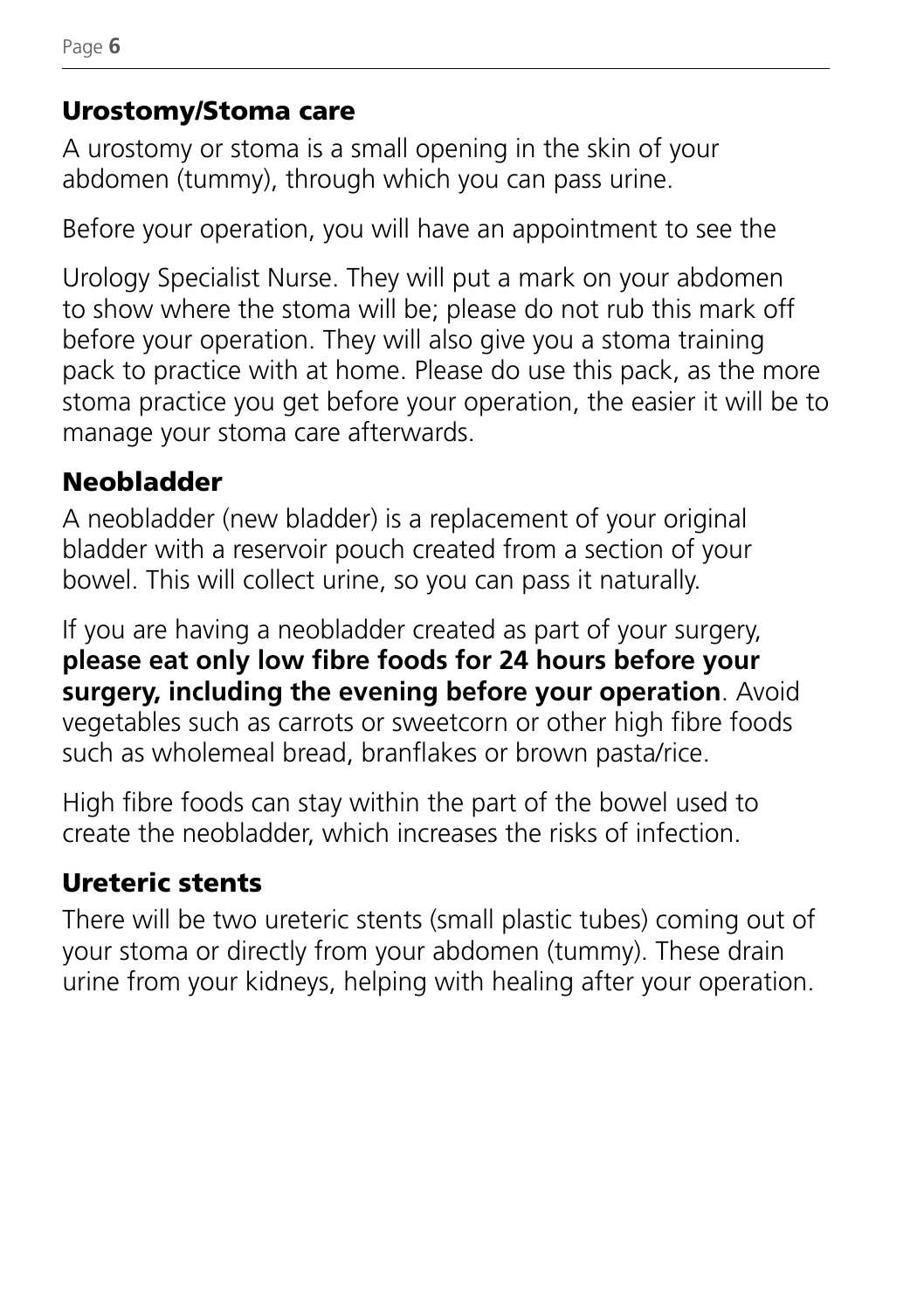## Reducing the physical stress of the operation

## Nutrition

You may be given some carbohydrate drinks by your pre-operative assessment nurse. These are special drinks designed for people undergoing surgery. They are clear, still drinks, that contain carbohydrates and minerals. They are easy to digest, so you can still take them **up to two hours** before your surgery. Please take these drinks according to the specific instructions given to you at the Preoperative Assessment Clinic.

- **• Evening before your surgery**: take two carbohydrate drinks.
- **• Morning of your surgery**: take two carbohydrate drinks, to be finished **at least two hours** before your admission time.

#### **Carbohydrate drinks are not suitable for people with diabetes, suspected diabetes or slow stomach emptying.**

Carbohydrate drinks are gluten, lactose and fibre free. You may prefer to drink these drinks chilled.

#### *If you are taking nutritional supplement drinks, such as Ensure Plus or Complan Shake, please note:*

These drinks are different from the carbohydrate drinks and take longer to empty from your stomach. They should only be taken whilst you are still allowed to eat food before your operation.

If you have unintentionally lost weight or are struggling to eat and drink, please tell your Urology Specialist Nurse or pre-operative assessment nurse. It is important that you are as well nourished as possible before your operation.

If you have any further questions please speak to your pre-operative assessment nurse.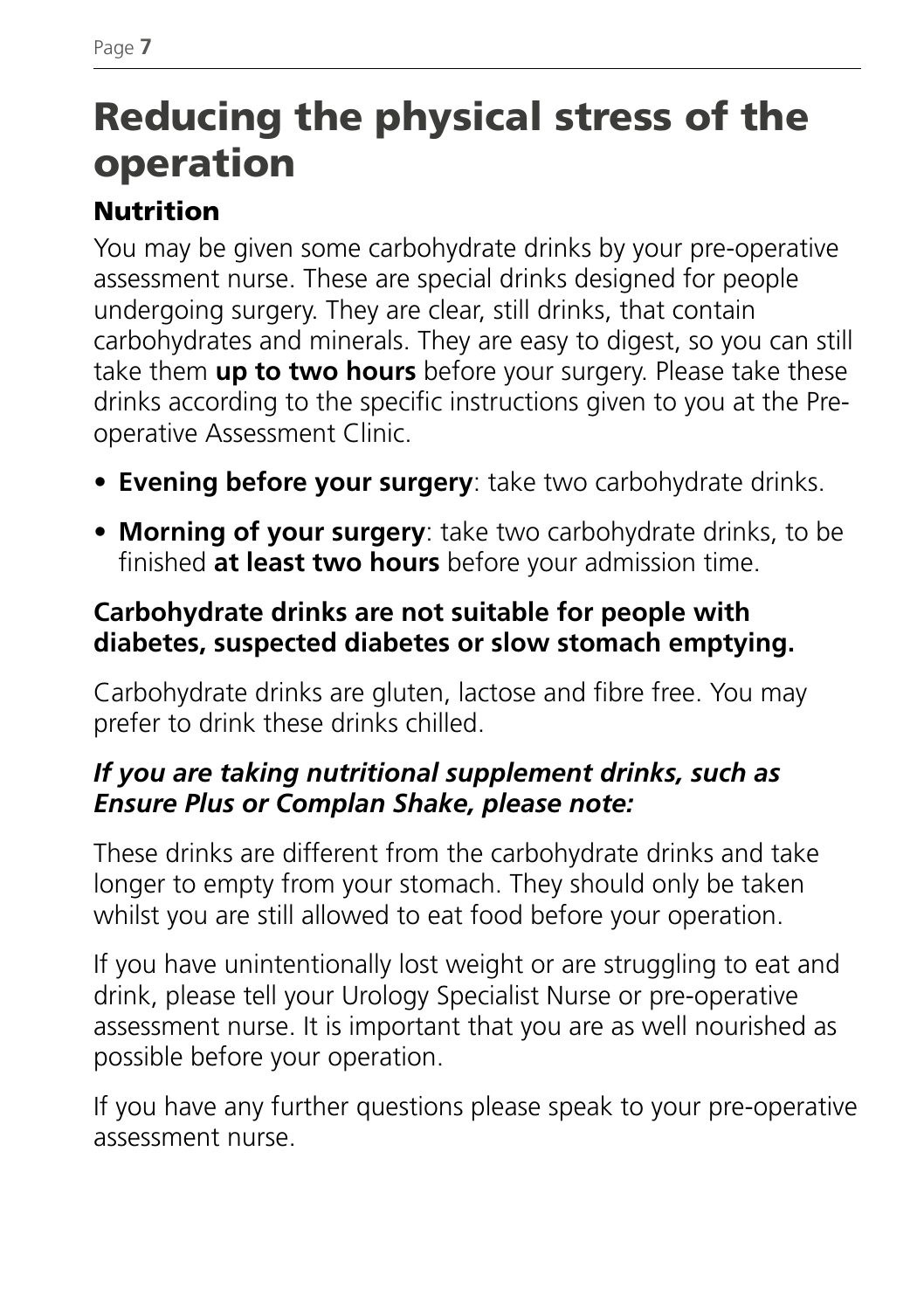## What happens after the operation?

#### **Intra-operative (during surgery) and post-operative (after surgery) management, including pain relief and early nutrition**

Below is an example of what to expect after your operation:

### Day of surgery

The doctors and nurses will stabilise your condition in the Churchill Overnight Recovery Unit (CORU) after surgery. You will be helped to sit in up in bed.

### Post-operative day 1

You will be transferred to the Urology ward. You will be helped to sit out of bed, go for walks with assistance, have something to drink, start chewing gum and begin stoma practice.

### Post-operative day 2

You will sit in the chair, go for walks with assistance, have something to drink and some soup and light puddings, and continue with stoma practice.

### Post-operative day 3

You will sit in the chair for all meals, go for walks with assistance, have something to drink and build up to eating a light diet, continue stoma practice.

## Post-operative day 4

You will sit out of bed for the majority of the day, go for walks, have something to drink and eat a light diet, continue stoma practice or start urinary catheter care.

You will be given a patient diary before your operation, which explains what we will do and what to expect after the operation. It includes goals for you to achieve during your hospital stay and to prepare yourself for leaving hospital.

Further information can be found in the following patient information booklets. These will be given to you in the Pre-operative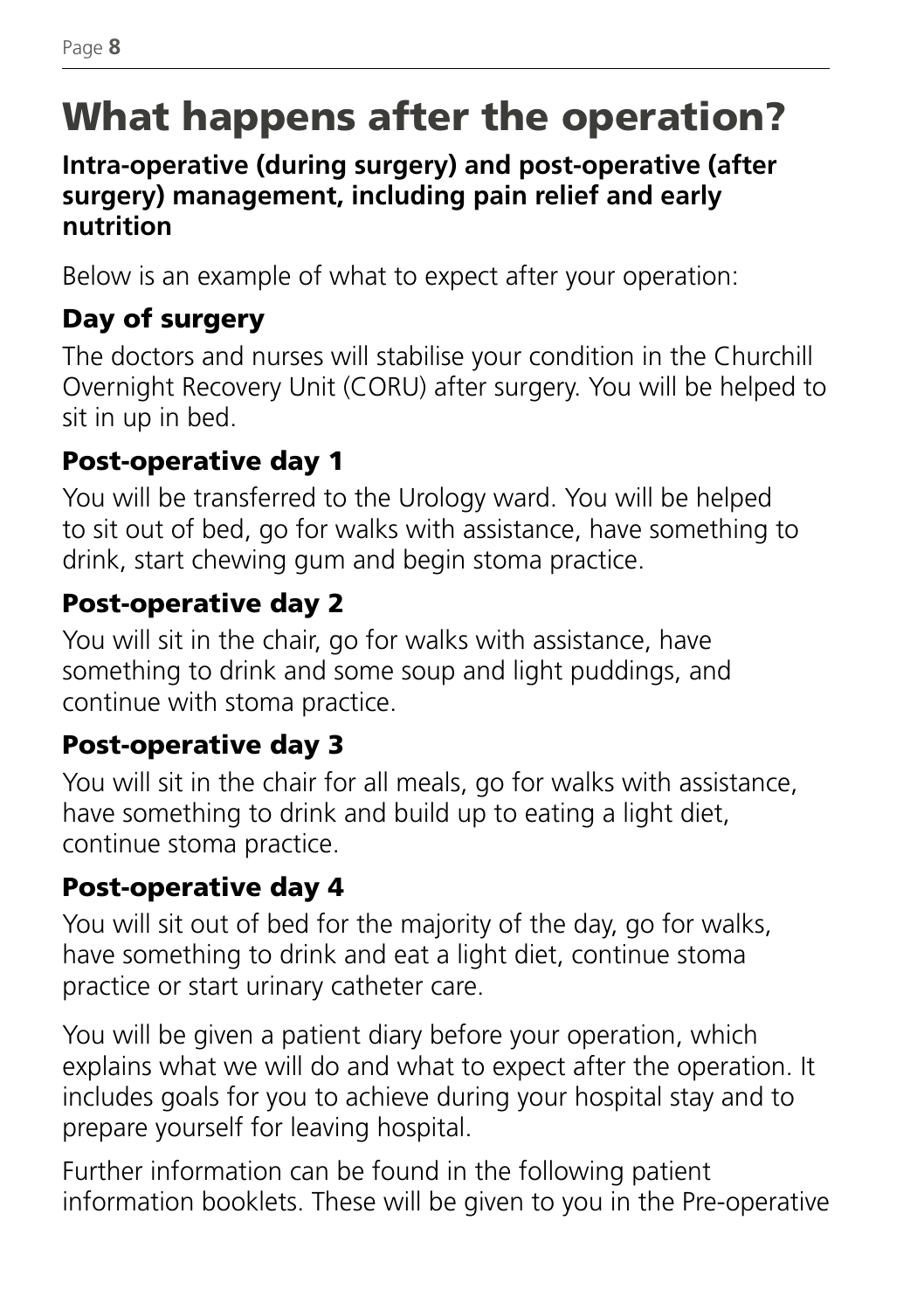#### Assessment Clinic. They can also be found on our website: **www.ouh.nhs.uk/patientinformation**

- •Anaesthesia explained
- • Managing your pain after your operation
- • Early mobilisation in hospital, a quide to help your recovery

### Sugar-free chewing gum to aid bowel function

After your surgery it can take some time for your bowels to start working again. This may cause sickness and vomiting.

As well as keeping your mouth moist and tasting refreshing, research studies have shown that chewing sugar-free gum stimulates the gut to start working again after surgery, which may allow you to go home sooner. Sugared gum does not have the same effect.

#### **Please do not chew gum within the 6 hour period before your surgery, as this may lead to your surgery being cancelled.**

To aid your recovery, we would like you to chew some sugar-free gum for the first three days **after** your surgery, three times a day for 20 minutes, in between mealtimes. After you have chewed the gum, please discard it into the medicine pot provided by your nurse – do not swallow it.

We would like you to chew gum until you are allowed to eat (usually the third day after your surgery). You may continue to chew gum after this time if you wish.

#### **Please be aware:**

- If you are allergic to **soya, mint** or **aspartame**, chewing gum is not suitable for you.
- For safety, sit upright whilst you are chewing the gum.
- Chewing gum can cause you to swallow air. To avoid this, try not to talk whilst chewing and limit the chewing time to 20 minutes.
- Chewing gum can occasionally cause headaches. If you experience these, please tell your ward nurse.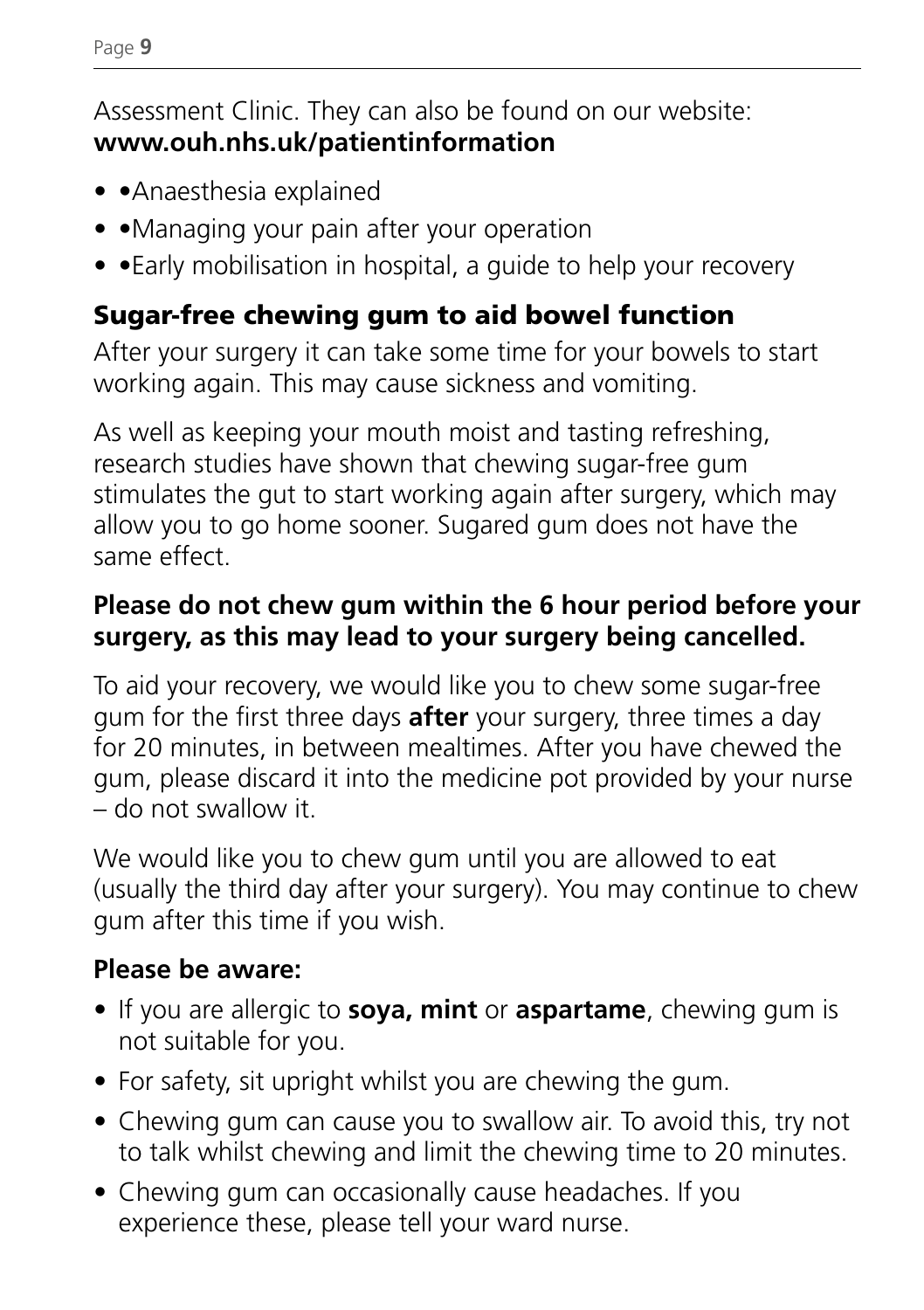• If you have loose dentures, chewing gum may irritate your gums. Please make sure your dentures are securely fixed using your denture-fix paste. Alternatively, if you have partial dentures, you may want to remove them whilst chewing.

Please bring in one packet of sugar-free chewing gum for use after your surgery. Chewing gum is also available to buy from the hospital shop.

## Early mobilisation

You will need to get moving (mobilise) soon after your surgery. This is one of the most important parts of the Enhanced Recovery programme. It can help to prevent complications, such as chest infections, pneumonia, and developing blood clots (e.g. deep vein thrombosis (DVT) or pulmonary embolism (PE)).

Moving around will also get your bowels and gut working, which will help to stop you from feeling sick. This means you will be able to eat and drink sooner, giving your body energy to recover.

Details of how we are going to help you mobilise are written in your patient diary. It will involve sitting out of bed for increasing lengths of time and walking increasing distances. We will also help you to meet the goals in your personalised mobility plan, if you have problems walking.

### Preventing blood clots after surgery

You may need to have a course of blood-thinning injections (dalteparin) after you have been discharged from hospital. This is to reduce the risk of you getting a blood clot in your leg or lung after your surgery.

These are once daily injections, which you will need to give yourself until the course has finished. You will be taught how to inject yourself and will have the chance to practice before you go home. This course of injections is started whilst you are in hospital and continues until 28 days after your surgery.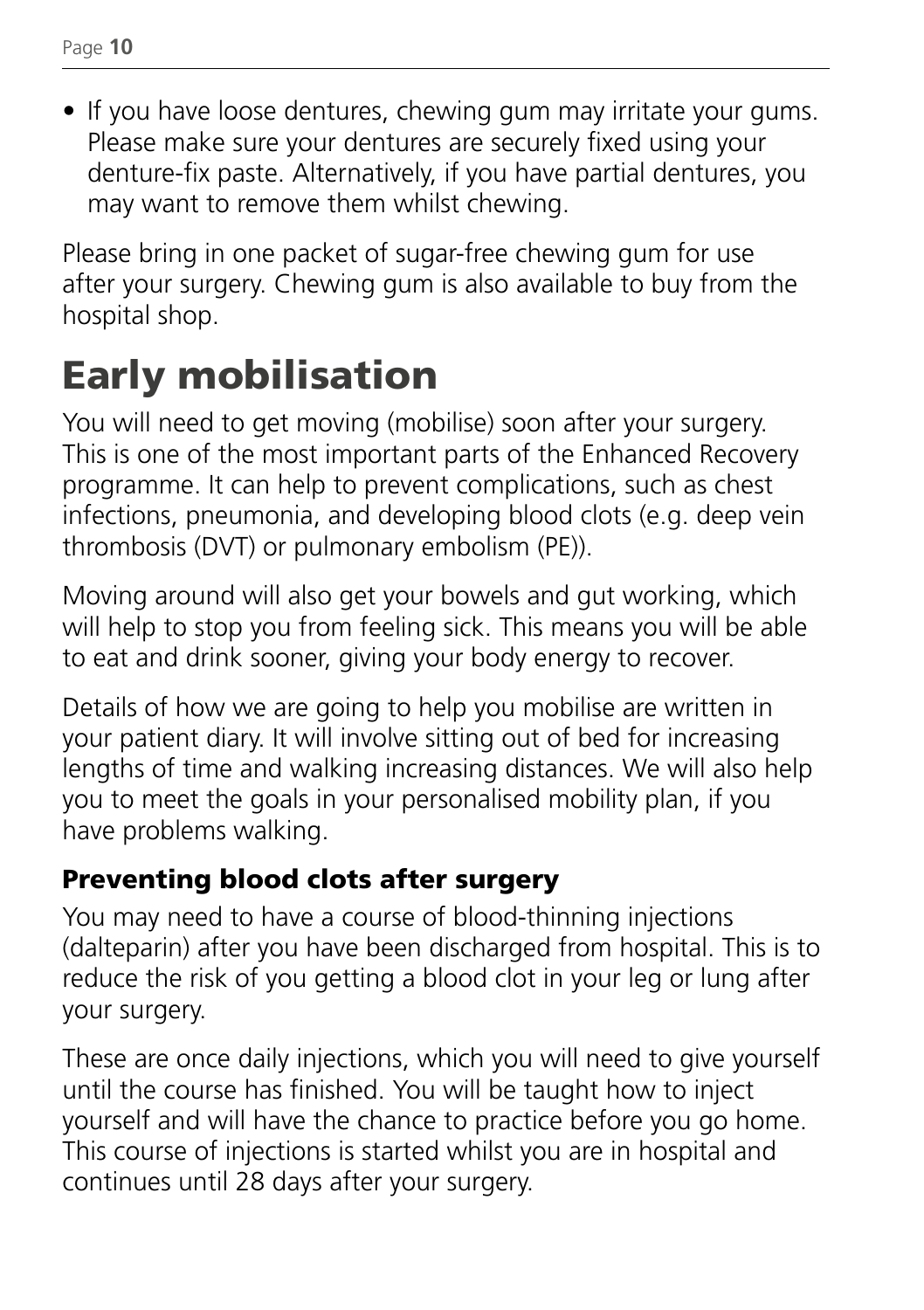## During the day

After the majority of your drips and drains have been removed, you will be encouraged to dress in your usual clothes during the day and nightwear during the night only. Please make sure you have some clean clothes with you and the clothing is suitable, e.g. loose fitting and comfortable.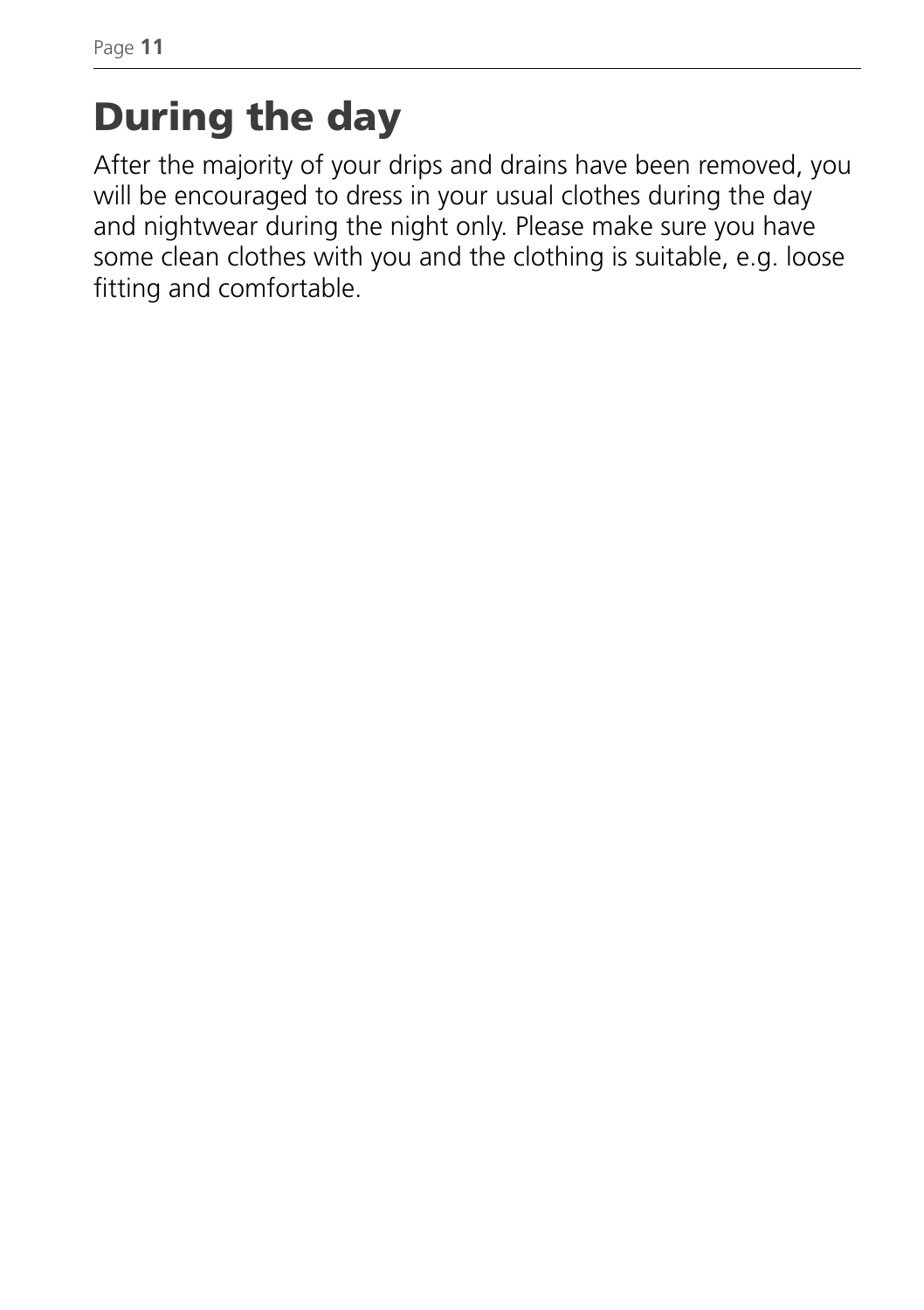## Leaving hospital

The Enhanced Recovery After Surgery (ERAS) programme sets out goals and targets for you to achieve at set days after your operation. Your discharge from hospital is also based on you reaching set goals. When you have achieved these, you will be discharged. These goals are:

- for staff to assess you as medically fit for discharge
- to be controlling your pain effectively with oral analgesics (painkillers)
- to be eating and drinking, with no nausea or vomiting (nausea should be well controlled on anti-sickness medication, if required)
- to be independently mobile (able to get yourself out of bed and on/off the toilet)
- to have passed wind or opened your bowels
- to be independent with your stoma or urinary catheter care
- to be competent with dalteparin self-administration (if applicable), or have an alternative option in place.

You will need to make your own arrangements for discharge, including transport and ensuring you have adequate support at home.

Please make sure you have a supply of paracetamol at home, ready for your discharge from hospital. These can be purchased cheaply from your local pharmacy or supermarket. If you have any questions or concerns about leaving hospital, please speak to your ward nurse.

Further information about leaving hospital can be found in the following patient information booklet. This is available on the ward (ask your ward nurse if you have not received it) or can be found on our website: **www.ouh.nhs.uk/patientinformation**

• Planning your discharge – making preparations for your return home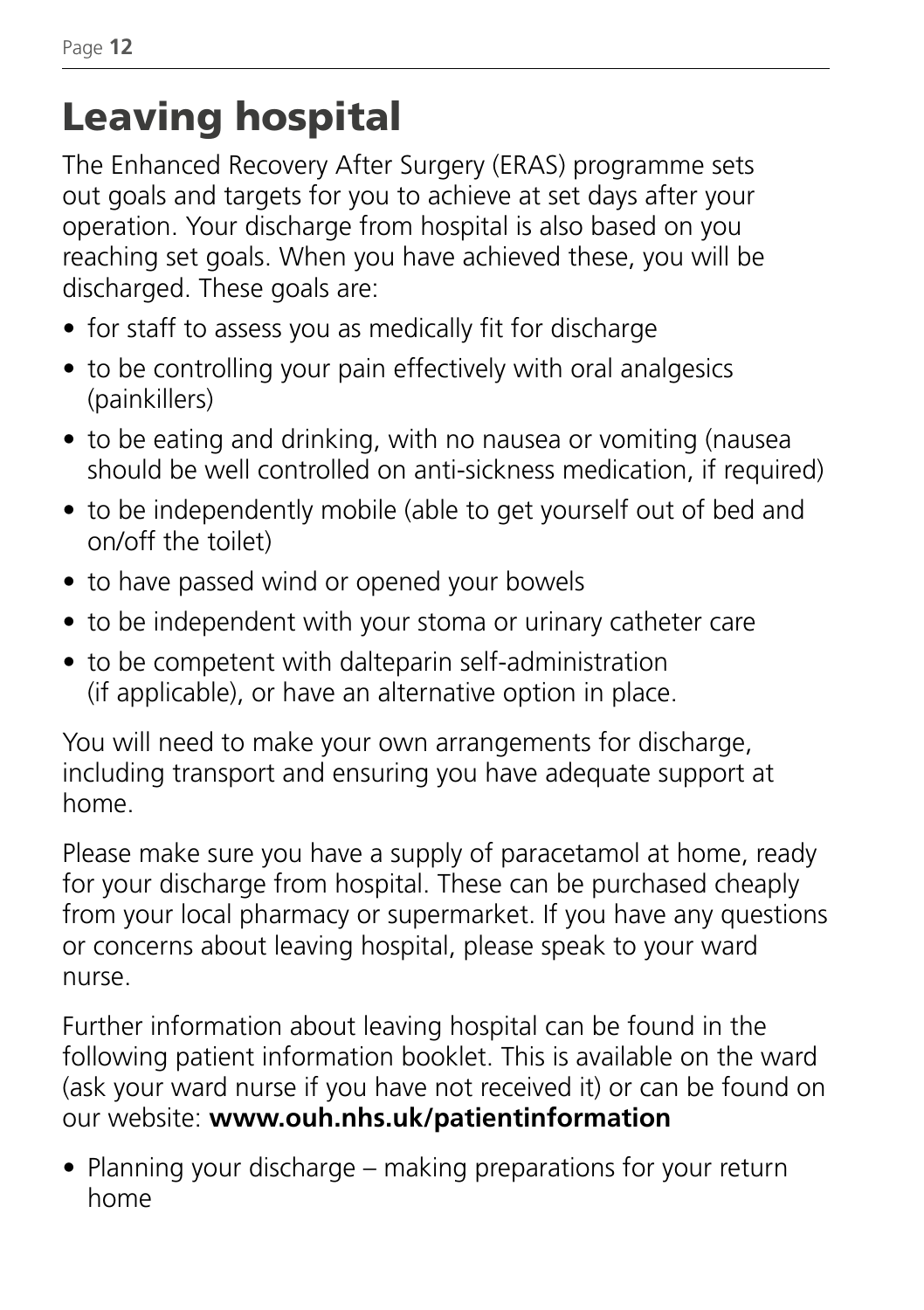## Follow-up after discharge

You may be a little worried about returning home when you have been discharged from hospital after an operation. However, all the professionals involved in looking after you will have decided that you are well enough to leave hospital. You will need time to recover – this may take some weeks or months.

**Your ureteric stents** will either be removed before you are discharged home or during a separate outpatient visit, soon after your discharge.

**If you have had a neobladder created**, you will be discharged home with a urine catheter in place. This will stay in place for two weeks, to allow your neobladder to heal. You will be given advice about caring for your neobladder and who to contact if you need advice or support.

You will receive an appointment to return to hospital after two weeks to have a cystogram (X-ray of your bladder) to check the catheter can safely be removed from the neobladder. You will then be admitted to the Urology ward for two to three days, during which your catheter will be removed and you will receive bladder training.

The neobladder does not know how to fill, contract and release urine. You will be taught how to use your new neobladder and pass urine from it.

**If you have had a urostomy formed**, the Urology Specialist Nurse will telephone you after you have left hospital, to see how you are getting on, and will arrange to see you in their outpatient clinic within two weeks of your discharge. If you live outside Oxfordshire, you will be referred to your local stoma team.

You will receive an outpatient appointment to be seen at the hospital approximately six weeks after your discharge from hospital.

If you require urgent advice or have a problem after your discharge from hospital, please follow the information in the next section.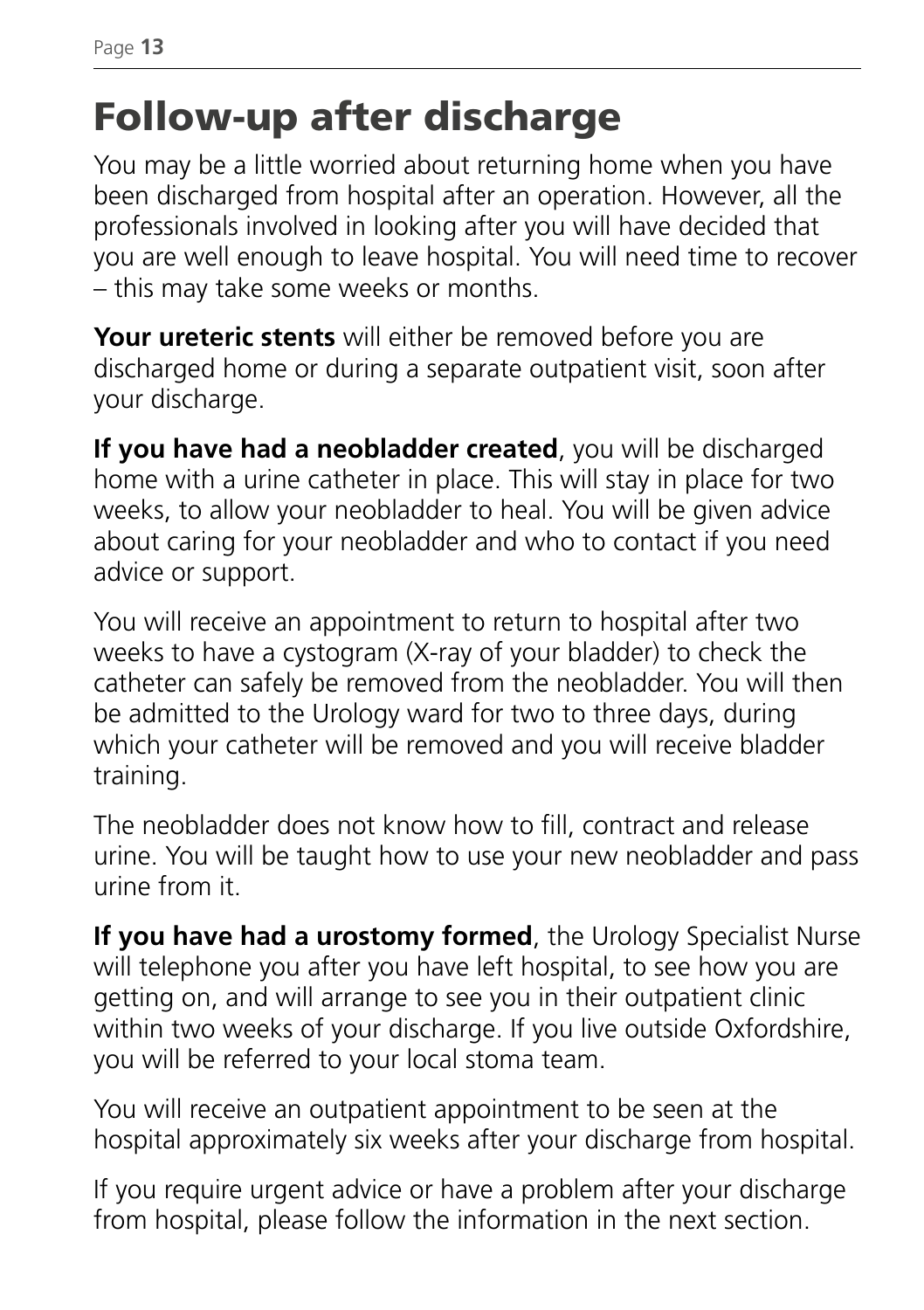## Problems after discharge

If your question is non-urgent and does not need responding to immediately, within office hours, please contact your Consultant Surgeon's secretary, the Urology Specialist Nurse or the Urology Ward on the following telephone numbers. You can also contact your GP's surgery for advice.

#### Consultant Surgeons' secretaries

Tel: **01865 234 444** Please select option 3 to talk to the consultant's secretaries. (8.00am to 5.00pm, Monday to Friday)

### Urology Specialist Nurse

Tel: **01865 234 390** (8.00am to 4.00pm, Monday to Friday)

### Urology Ward

Tel: **01865 572 332/333** (24 hours)

#### **If the ward is unavailable, your question needs an urgent response or it is outside of office hours**, please contact your

GP's surgery or out-of-hours GP's service (including NHS 111 – call 111 free from any landline or mobile). They can assess you and decide what further action needs to be taken.

If you require an urgent review, you may be asked to visit Urology Triage at the Churchill Hospital (Level 2 of the Cancer Centre) for further tests and investigations.

In an emergency or life-threatening situation, call 999 or go to your nearest Emergency Department.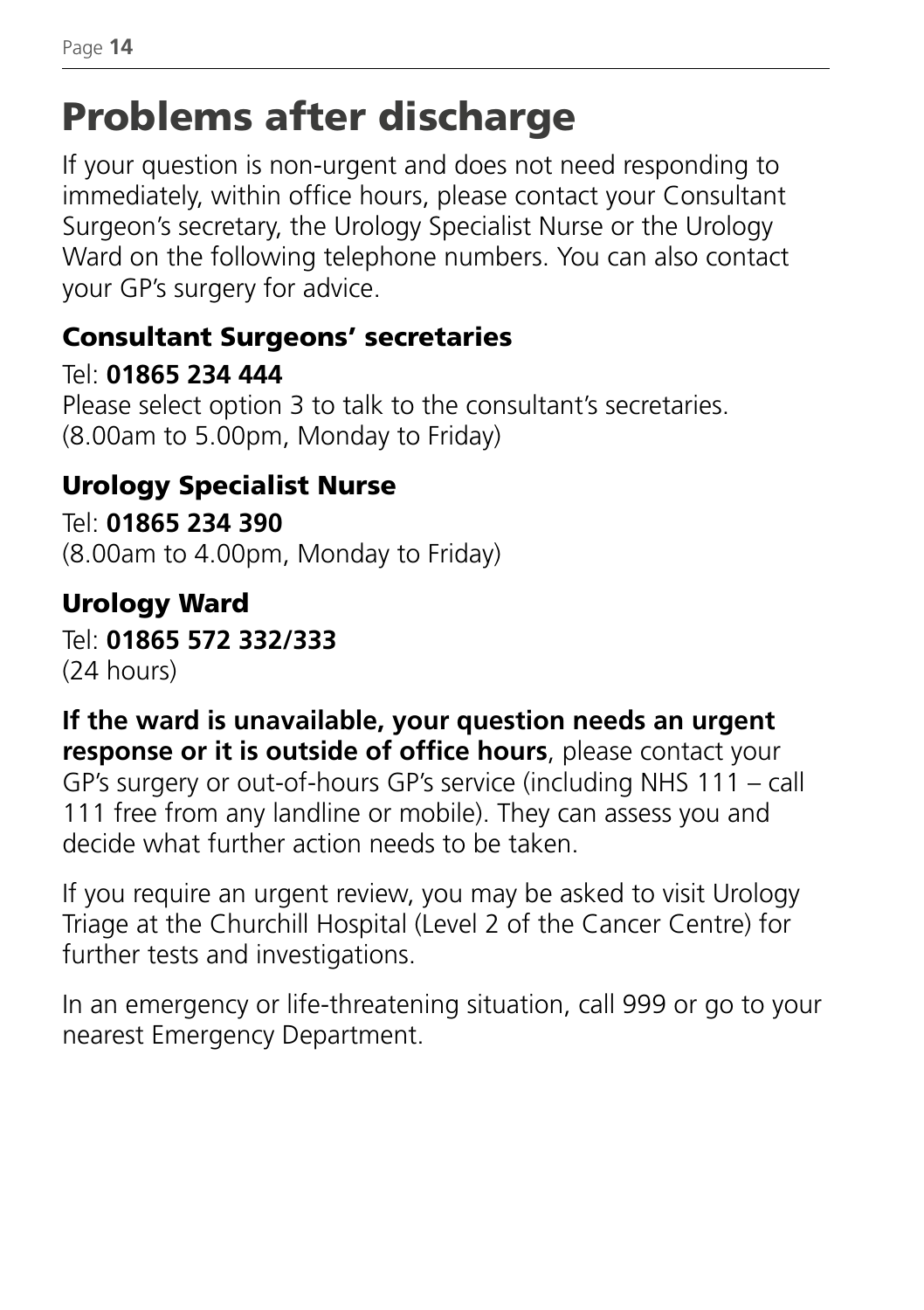## Research studies

Many research studies are carried out at the Oxford University Hospitals and you may be eligible to take part in one.

During your visit you may be approached about research studies. If you would like further information, please ask your healthcare professional.

## Useful resources

**smokefree.nhs.uk**  (NHS stop smoking advice)

**www.macmillan.org.uk**  (Cancer care and support charity)

**www.cancerresearchuk.org** (Information on up-to-date cancer research)

#### **www.maggiescentres.org**  (Maggie's cancer caring centres)

**www.maggiescentres.org/cancerlinks**  (Information and support for people with cancer)

**www.ouh.nhs.uk**  (Oxford University Hospitals NHS Foundation Trust)

**www.urostomyassociation.org.uk**  (The Urostomy Association)

**www.britishpainsociety.org**  (The British Pain Society)

**www.rcoa.ac.uk**  (Royal College of Anaesthetists)